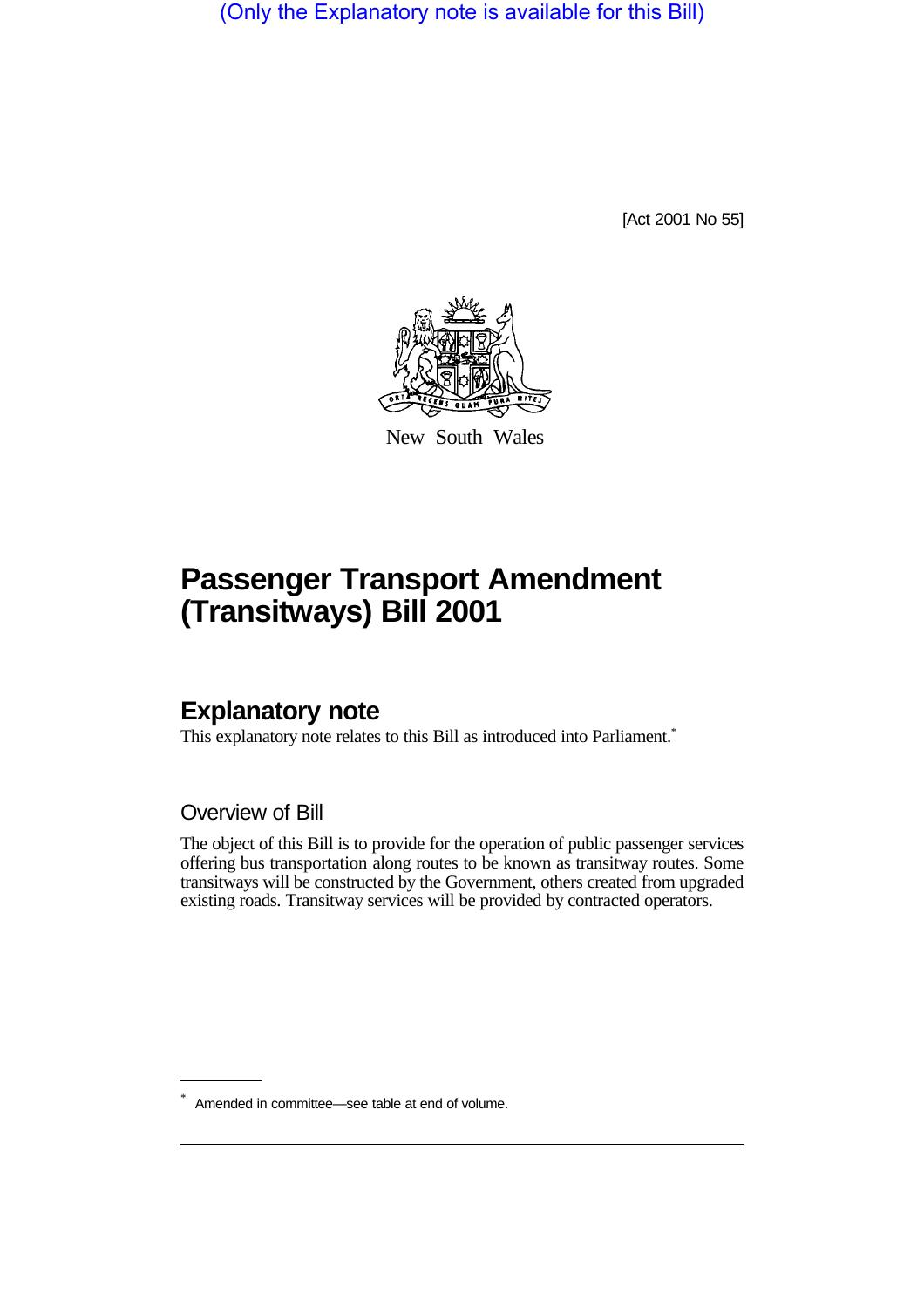Passenger Transport Amendment (Transitways) Bill 2001 [Act 2001 No 55]

Explanatory note

# Outline of provisions

**Clause 1** sets out the name (also called the short title) of the proposed Act.

**Clause 2** provides for the commencement of the proposed Act on a day or days to be appointed by proclamation.

**Clause 3** is a formal provision giving effect to the amendments to the *Passenger Transport Act 1990* set out in Schedule 1.

# **Schedule 1 Amendments**

## **Definitions**

**Schedule 1 [2]** inserts definitions of *emergency route*, *transitway route* and *transitway service* into section 3 of the Act. **Schedule 1 [1]** makes a consequential amendment to the definition of *public passenger service*.

## **Division of the provisions of Part 3 of the Act**

**Schedule 1 [3]**, **[5]** and **[10]** divide the existing provisions of Part 3 of the Act into Divisions, as follows:

Division 1 consists of section 16 of the Act, which requires persons operating regular passenger services to be the holders of service contracts entered into with the Director-General, Department of Transport.

Division 2, consisting of proposed new section 16A and existing sections 17–28, will apply to service contracts for regular passenger services in general, but with the exception of transitway services.

Division 3, consisting of proposed sections 28A–28D, will apply exclusively to service contracts for transitway services.

Division 4, consisting of proposed sections 28E–28I, will provide for the creation and variation of transitway routes, the creation of emergency routes and ancillary matters.

**Schedule 1 [4]** and **[6]**–**[9]** make consequential amendments.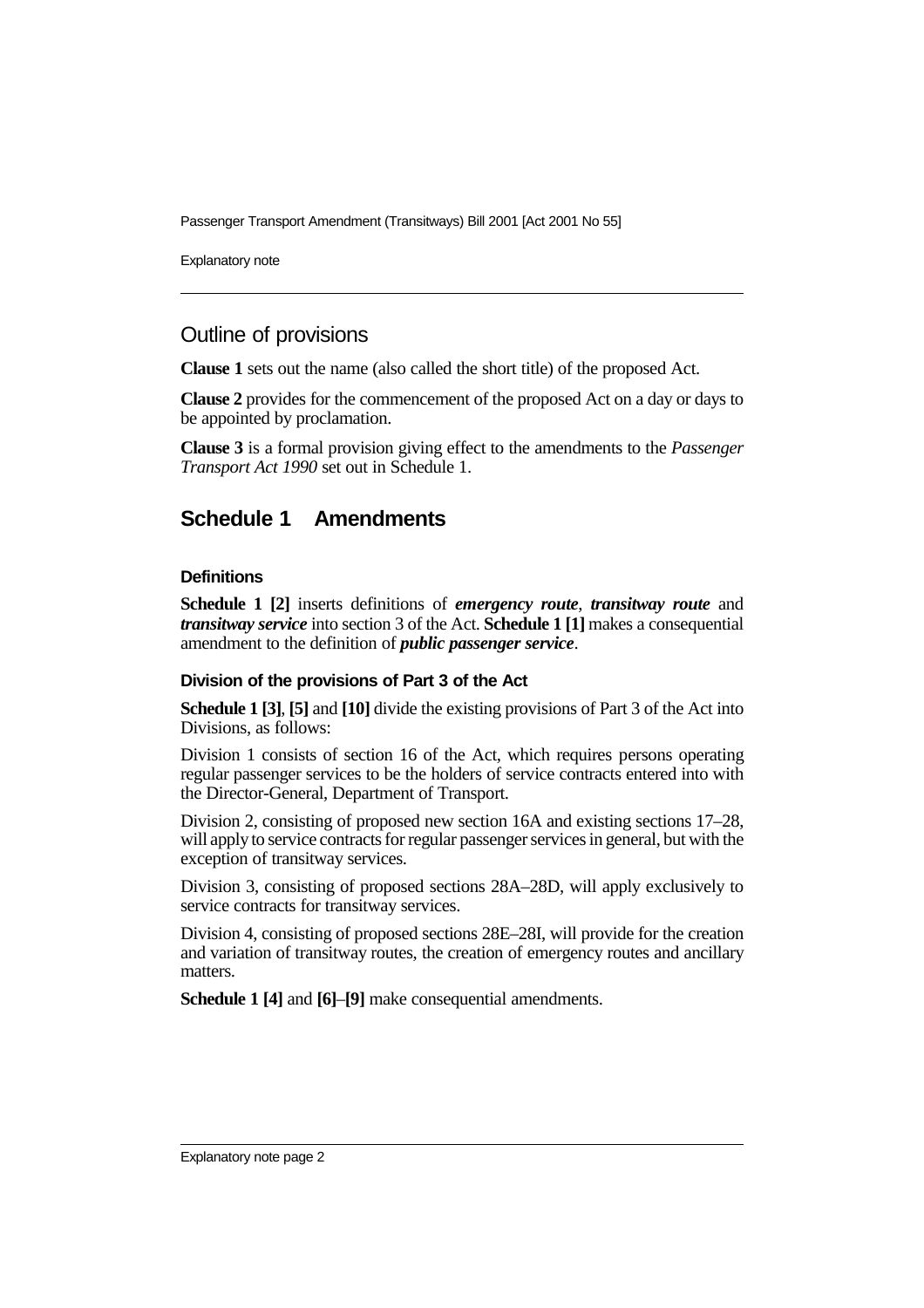Passenger Transport Amendment (Transitways) Bill 2001 [Act 2001 No 55]

Explanatory note

#### **Service contracts for transitway services**

Proposed Division 3 of Part 3, inserted by **Schedule 1 [10]**, contains the following provisions:

Proposed section 28A states that the Division applies exclusively to service contracts for transitway services.

Proposed section 28B provides that service contracts for transitway services may be entered into for terms not exceeding 10 years.

Proposed section 28C requires service contracts for transitway services to provide for performance standards to be observed by the operator.

Proposed section 28D provides that a service contract for a transitway service may, if the contract so provides, be renewed.

#### **Transitway descriptions and routes**

Proposed Division 4 of Part 3, inserted by **Schedule 1 [10]**, contains the following provisions:

Proposed section 28E defines *transitway description* and other terms used in the Division. A transitway description is a general designation (listed in Schedule 4 to the Act, inserted by **Schedule 1 [16]**) of the destinations that may be linked by a transitway route (for example, "Liverpool to Parramatta"). A transitway route or routes may be determined anywhere between those destinations.

Proposed section 28F provides for amendment by regulation of the transitway descriptions for the time being listed in Schedule 4 to the Act.

Proposed section 28G provides for the determination, variation and abolition of transitway routes by order of the Director-General, Department of Transport.

Proposed section 28H provides for the determination of emergency routes by order of the Director-General. These are short-term alternative routes available for transitway services while the transitway route is closed owing to some pressing necessity such as urgent road maintenance.

Proposed section 28I describes the effect of the creation of a transitway route or emergency route on the regions or routes of existing operators of regular bus services. When a transitway route is created (by initial determination or by variation of an existing transitway route), it is excluded from the region or route of operation of any existing regular bus service contract within which it lies. Any existing right of the contractor to operate a service along a route that has become the transitway route is extinguished for as long as the transitway route exists. While an emergency route exists, any existing right of a contractor to use the same route, which is currently (under section 21 of the Act) an exclusive right, ceases to be exclusive.